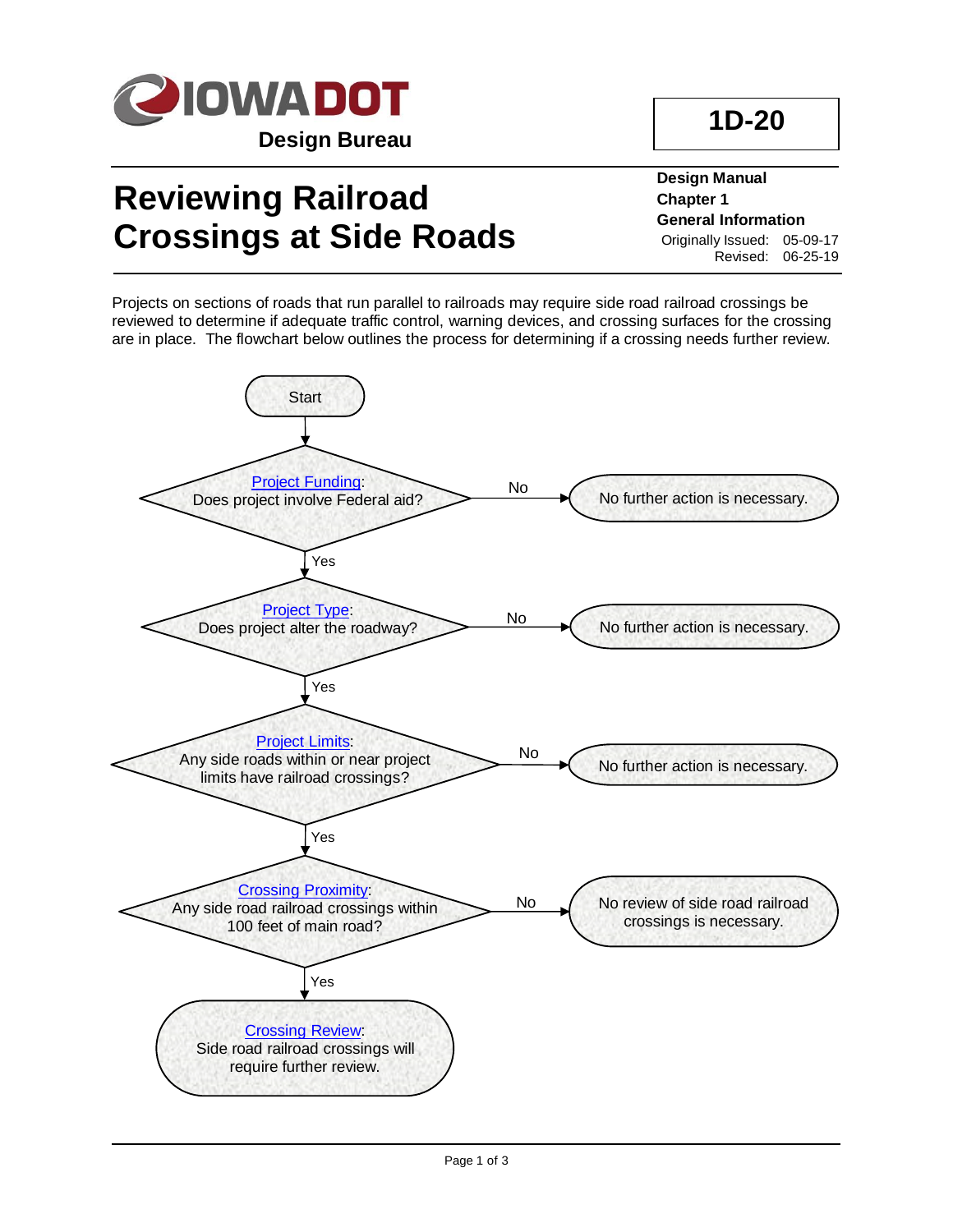#### <span id="page-1-1"></span>**Project Funding**

Projects that don't involve Federal aid do no need to address side road railroad crossings. Projects that involve Federal aid may require side road railroad crossings be reviewed depending on the project type, the proximity of crossings to the project limits, and proximity of the crossings to the main road.

### <span id="page-1-2"></span>**Project Type**

Projects involving an alteration of the road will require side road crossings be investigated to determine their proximity to the project and to the main road. Examples of projects include, but aren't limited to:

- New layer of surface material.
- Reconstruction.
- Concrete pavement rehabilitation and reconstruction.
- Open-graded surface course.
- Microsurfacing and/or thin lift overlays.
- Cape seals (slurry seal or microsurfacing over a new chip seal).
- In-place asphalt recycling.

#### <span id="page-1-0"></span>**Project Limits**

Side road railroad crossings located outside of the project limits may still be affected, see Figure 1.



**Figure 1:** Project limit within 250 feet of side road centerline.

If the project limits are within 250 feet of the centerline of the side road, the crossing may need review depending on the distance from the crossing to the main road.

### <span id="page-1-3"></span>**Crossing Proximity**

Google™ earth can be used to locate side road railroad crossings that might be within 100 feet of the main road, see Figure 2. Measure from the outside edge of the railroad ties to the edge of traveled way along the centerline of the side road.



**Figure 2:** Using Google™ earth to measure distance between crossing and main road.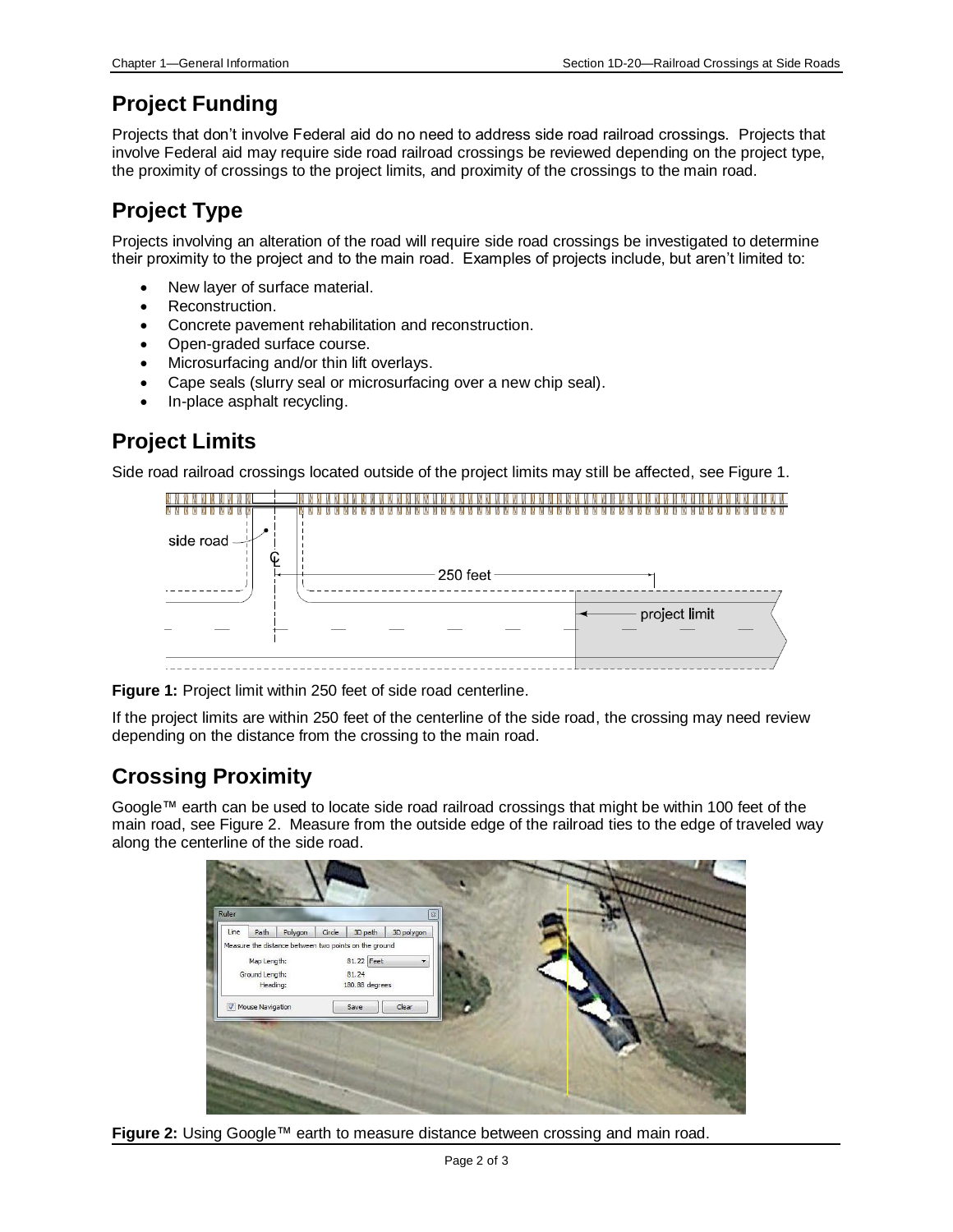If an initial measurement indicates a side road railroad crossing may be located within 100 feet of the main roadway, a more accurate measurement will be needed. The distance between the outside edge of track nearest the parallel road and the edge of traveled way for the parallel roadway (measured along the centerline of the side road) will need to be accurately determined, see Figure 3.



**Figure 3:** Determining distance from railroad crossing at side road to parallel road.

**Note:** If a side road crossing is less than 100 feet from the main road, signs such as those shown in Figure 4 should be installed along the main road. Contact th[e Office of Traffic and Safety](../../traffic/Contacts-and-location/Contact-Information) if they are not already in place. Work with the Office of Traffic and Safety to verify existing signs have been placed correctly.



**Figure 4:** W10 series warning signs for grade crossing (2009 MUTCD).

If the signs shown in Figure 4 are currently installed and the crossing is more than 100 feet from the main road, discuss removing the signs with the Office of Traffic and Safety.

#### <span id="page-2-0"></span>**Crossing Review**

If the distance from a railroad crossing at side road to a parallel road is less than 100 feet, the crossing will need further review to determine if adequate traffic control, warning devices, and crossing surfaces for the crossing are in place.

#### **Primary Roadway Projects**

Contact the [Office of Rail Transportation.](../../iowarail/About-Us/Contact-us) They will further investigate crossings to determine what measures are required.

#### **Local Systems Roadway Projects**

Contact the **Office of Rail Transportation** for guidance and assistance with reviews.